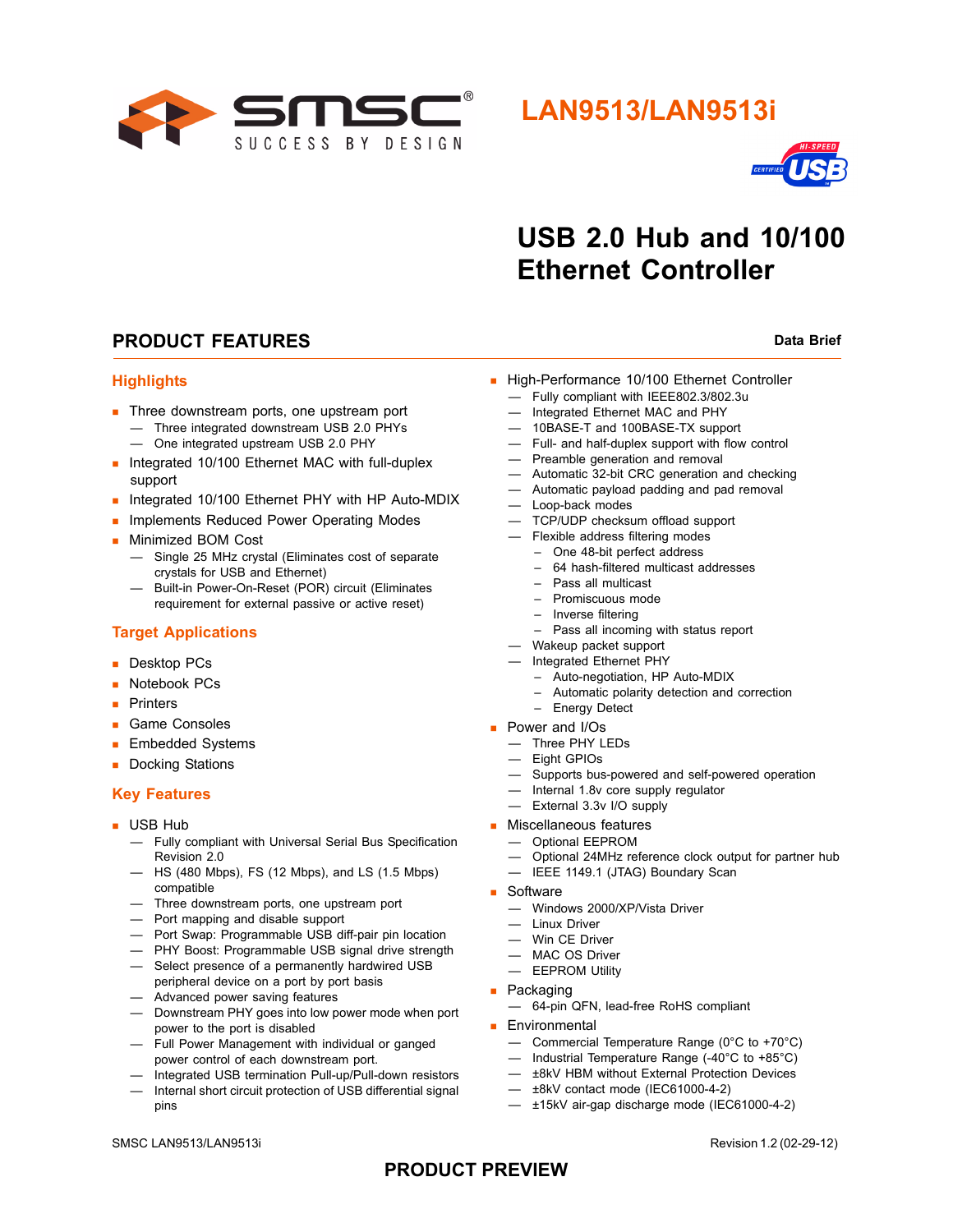

### **Order Numbers:**

**LAN9513-JZX for 64-pin, QFN lead-free RoHS compliant package (0 to +70°C temp range) LAN9513i-JZX for 64-pin, QFN lead-free RoHS compliant package (-40 to +85°C temp range)**

**This product meets the halogen maximum concentration values per IEC61249-2-21 For RoHS compliance and environmental information, please visit www.smsc.com/rohs**



#### Copyright © 2012 SMSC or its subsidiaries. All rights reserved.

Circuit diagrams and other information relating to SMSC products are included as a means of illustrating typical applications. Consequently, complete information sufficient for construction purposes is not necessarily given. Although the information has been checked and is believed to be accurate, no responsibility is assumed for inaccuracies. SMSC<br>reserves the right to make changes to specificat before placing your product order. The provision of this information does not convey to the purchaser of the described semiconductor devices any licenses under any patent rights or other intellectual property rights of SMSC or others. All sales are expressly conditional on your agreement to the terms and conditions of the most recently dated<br>version of SMSC's standard Terms of Sale Agreemen known as anomalies which may cause the product's functions to deviate from published specifications. Anomaly sheets are available upon request. SMSC products are not designed, intended, authorized or warranted for use in any life support or other application where product failure could cause or contribute to personal injury or severe property<br>damage. Any and all such uses without prior this document or other SMSC literature, as well as the Terms of Sale Agreement, may be obtained by visiting SMSC's website at http://www.smsc.com. SMSC is a registered trademark of Standard Microsystems Corporation ("SMSC"). Product names and company names are the trademarks of their respective holders.

**SMSC DISCLAIMS AND EXCLUDES ANY AND ALL WARRANTIES, INCLUDING WITHOUT LIMITATION ANY AND ALL IMPLIED WARRANTIES OF MERCHANTABILITY,** FITNESS FOR A PARTICULAR PURPOSE, TITLE, AND AGAINST INFRINGEMENT AND THE LIKE, AND ANY AND ALL WARRANTIES ARISING FROM ANY COURSE<br>OF DEALING OR USAGE OF TRADE. IN NO EVENT SHALL SMSC BE LIABLE FOR ANY DIRECT, INCIDENTAL, **DAMAGES; OR FOR LOST DATA, PROFITS, SAVINGS OR REVENUES OF ANY KIND; REGARDLESS OF THE FORM OF ACTION, WHETHER BASED ON CONTRACT; TORT; NEGLIGENCE OF SMSC OR OTHERS; STRICT LIABILITY; BREACH OF WARRANTY; OR OTHERWISE; WHETHER OR NOT ANY REMEDY OF BUYER IS HELD TO HAVE FAILED OF ITS ESSENTIAL PURPOSE, AND WHETHER OR NOT SMSC HAS BEEN ADVISED OF THE POSSIBILITY OF SUCH DAMAGES.**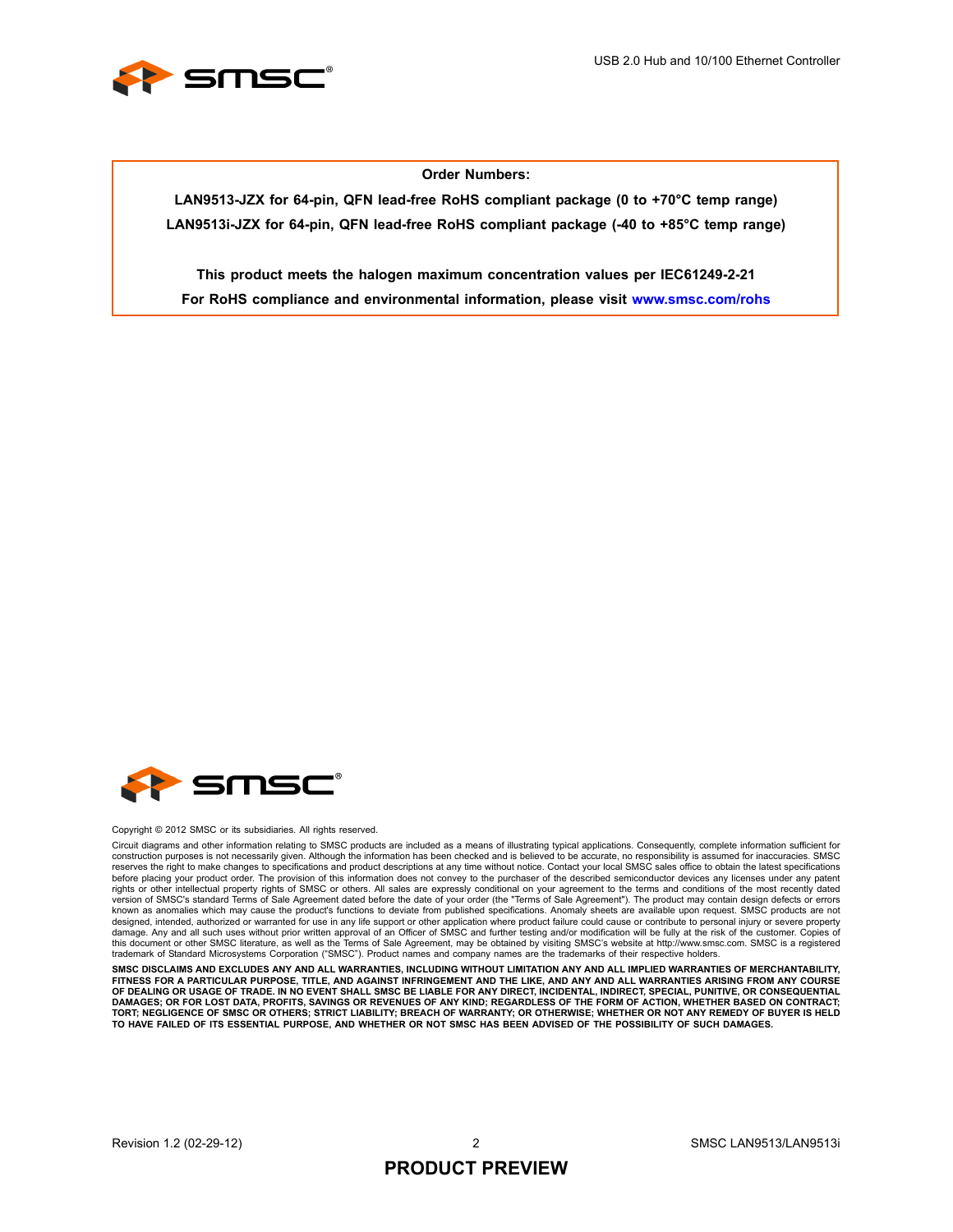

## **Overview**

The LAN9513/LAN9513i is a high performance Hi-Speed USB 2.0 hub with a 10/100 Ethernet controller. With applications ranging from embedded systems, desktop PCs, notebook PCs, printers, game consoles, and docking stations, the LAN9513/LAN9513i is targeted as a high performance, low cost USB/Ethernet and USB/USB connectivity solution.

The LAN9513/LAN9513i contains an integrated USB 2.0 hub, three integrated downstream USB 2.0 PHYs, an integrated upstream USB 2.0 PHY, a 10/100 Ethernet PHY, a 10/100 Ethernet Controller, a TAP controller, and a EEPROM controller. A block diagram of the LAN9513/LAN9513i is provided in [Figure 1](#page-2-0) .

The LAN9513/LAN9513i hub provides over 30 programmable features, including:

**PortMap** (also referred to as port remap) which provides flexible port mapping and disabling sequences. The downstream ports of the LAN9513/LAN9513i hub can be reordered or disabled in any sequence to support multiple platform designs' with minimum effort. For any port that is disabled, the LAN9513/LAN9513i automatically reorders the remaining ports to match the USB host controller's port numbering scheme.

**PortSwap** which adds per-port programmability to USB differential-pair pin locations. PortSwap allows direct alignment of USB signals (D+/D-) to connectors avoiding uneven trace length or crossing of the USB differential signals on the PCB.

**PHYBoost** which enables four programmable levels of USB signal drive strength in USB port transceivers. PHYBoost attempts to restore USB signal integrity that has been compromised by system level variables such as poor PCB layout, long cables, etc..



<span id="page-2-0"></span>**Figure 1 Internal Block Diagram**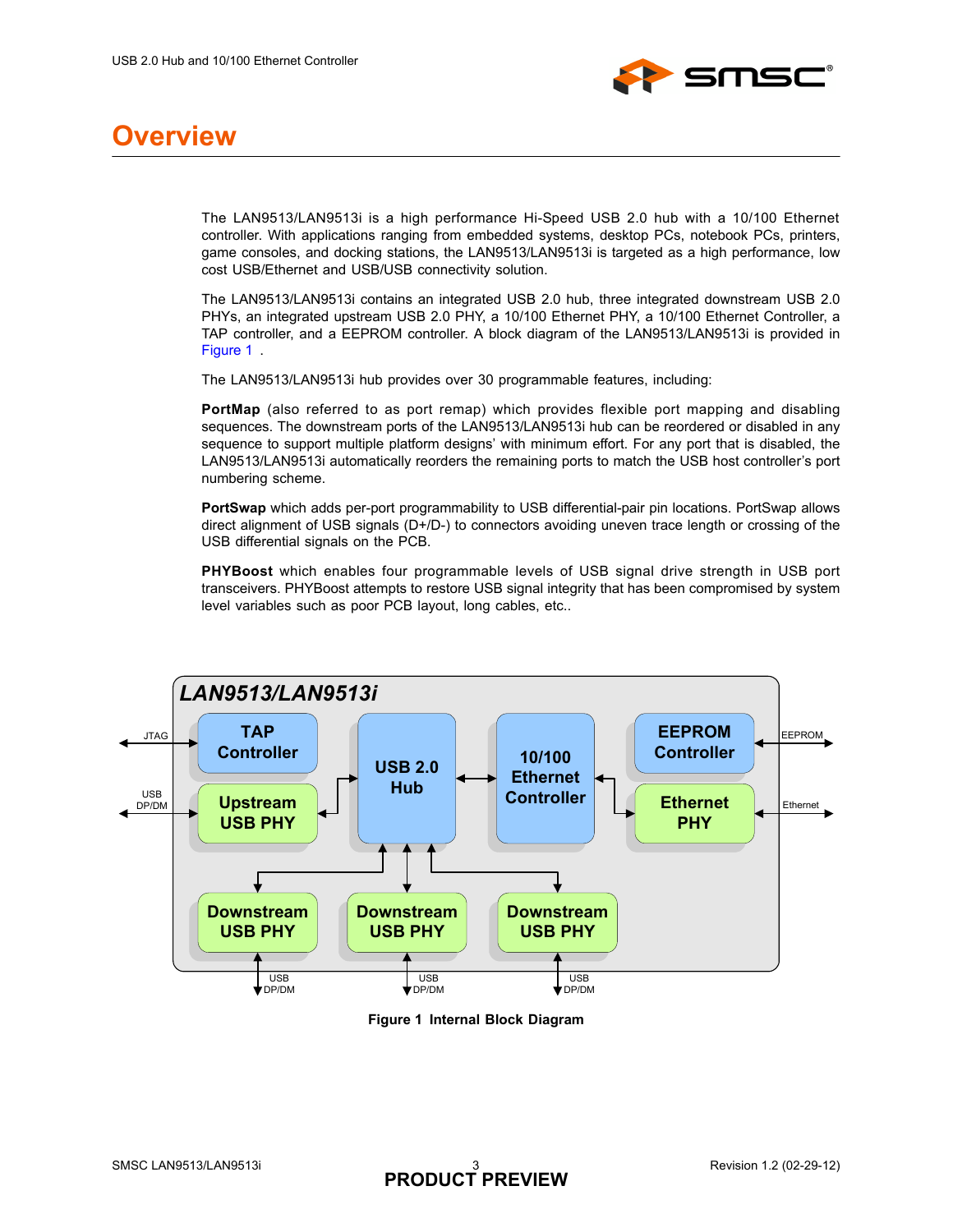

# **Package Outline**





|       | <b>MIN</b> | <b>NOMINAL</b> | <b>MAX</b> | <b>REMARKS</b>              |
|-------|------------|----------------|------------|-----------------------------|
| A     | 0.80       | 0.85           | 1.00       | Overall Package Height      |
| A1    | 0.00       | 0.02           | 0.05       | Standoff                    |
| A2    |            | 0.65           | 0.80       | Mold Cap Thickness          |
| D/E   | 8.90       | 9.00           | 9.10       | X/Y Body Size               |
| D1/E1 | 8.65       | 8.75           | 8.85       | X/Y Mold Cap Size           |
| D2/E2 | 7.20       | 7.30           | 7.40       | X/Y Exposed Pad Size        |
|       | 0.30       | 0.40           | 0.50       | <b>Terminal Length</b>      |
| b     | 0.18       | 0.25           | 0.30       | <b>Terminal Width</b>       |
| e     | 0.50 BSC   |                |            | <b>Terminal Pitch</b>       |
| Κ     | 0.35       |                |            | Pin to Center Pad Clearance |

### **Table 1 LAN9513/LAN9513i 64-QFN Dimensions**

# Revision 1.2 (02-29-12) **PRODUCT** PREVIEW **SMSC LAN9513/LAN9513i**